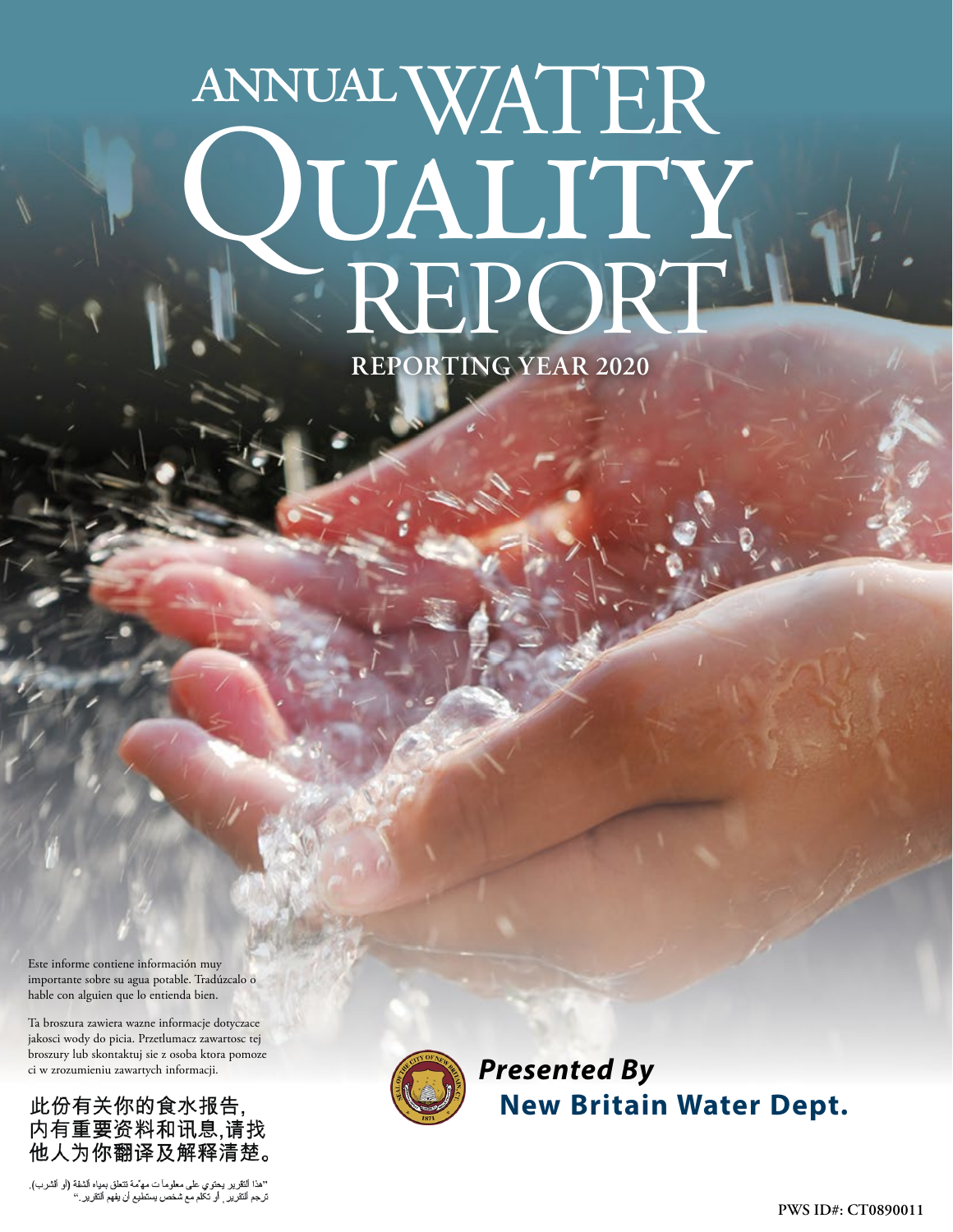

# **Quality First**

Mayor Erin Stewart and the New Britain Board of Water Commissioners are once again<br>proud to present our Annual Water Quality Report covering that covers all testing<br>provided at a 2020 and provided and provided at the CIL 1 performed between January 1, 2020, and December 31, 2020. This last year has been filled with many challenges, but as always, the staff of The New Britain Water Department is committed to delivering the best and highest-quality drinking water possible. We remain vigilant in meeting the challenges of new regulations, while protecting and conserving our resources.

To this end, the Water Department has done a number projects over the past year to improve our distribution system and treatment plant operations. All while serving the dayto-day needs of all our water customers.

Thank you for supporting us in our mission to serve you and your family.

#### **Substances That Could Be in Water**

To ensure that tap water is safe to drink, the U.S.<br>EPA prescribes regulations limiting the amount of certain contaminants in water provided by public water systems. U.S. Food and Drug Administration regulations establish limits for contaminants in bottled water, which must provide the same protection for public health. Drinking water, including bottled water, may reasonably be expected to contain at least small amounts of some contaminants. The presence of these contaminants does not necessarily indicate that the water poses a health risk.

The sources of drinking water (both tap water and bottled water) include rivers, lakes, streams, ponds, reservoirs, springs, and wells. As water travels over the surface of the land or through the ground, it dissolves naturally occurring minerals, in some cases, radioactive material, and substances resulting from the presence of animals or from human activity. Substances that may be present in source water include:

Microbial Contaminants, such as viruses and bacteria, which may come from sewage treatment plants, septic systems, agricultural livestock operations, or wildlife;

Inorganic Contaminants, such as salts and metals, which can be naturally occurring or may result from urban storm-water runoff, industrial or domestic wastewater discharges, oil and gas production, mining, or farming;

Pesticides and Herbicides, which may come from a variety of sources such as agriculture, urban storm-water runoff, and residential uses;

Organic Chemical Contaminants, including synthetic and volatile organic chemicals, which are by-products of industrial processes and petroleum production and may also come from gas stations, urban storm-water runoff, and septic systems;

Radioactive Contaminants, which can be naturally occurring or may be the result of oil and gas production and mining activities.

For more information about contaminants and potential health effects, call the U.S. EPA's Safe Drinking Water Hotline at (800) 426-4791.

#### **Important Health Information**

Sources of lead in drinking water includes corrosion of household plumbing system and erosion of natural deposits. Infants and children who drink water containing lead in excess of the action level could experience delays in their physical or mental development. Children could show slight deficits in attention span and learning abilities. Adults who drink this water over many years could develop kidney problems or high blood pressure.

Sources of copper in drinking water includes corrosion of household plumbing system, erosion of natural deposits and leaching from wood preservatives. Copper is an essential nutrient, but some people who drink water containing copper in excess of the action level over a relatively short amount of time could experience gastrointestinal distress. Some people who drink water containing copper in excess of the action level over many years could suffer liver or kidney damage. People with Wilson's disease should consult their personal doctor.

Some people may be more vulnerable to contaminants in drinking water than the general population. Immunocompromised persons such as persons with cancer undergoing chemotherapy, persons who have undergone organ transplants, people with HIV/AIDS or other immune system disorders, some elderly, and infants may be particularly at risk from infections. These people should seek advice about drinking water from their health care providers. The U.S. EPA/CDC (Centers for Disease Control and Prevention) guidelines on appropriate means to lessen the risk of infection by *Cryptosporidium* and other microbial contaminants are available from the Safe Drinking Water Hotline at (800) 426- 4791.

# **Questions?**

(860) 826-3546.

For more information about this report, or for any questions related to your drinking water, please call Deputy Director Ramon Esponda P.E., M.E., at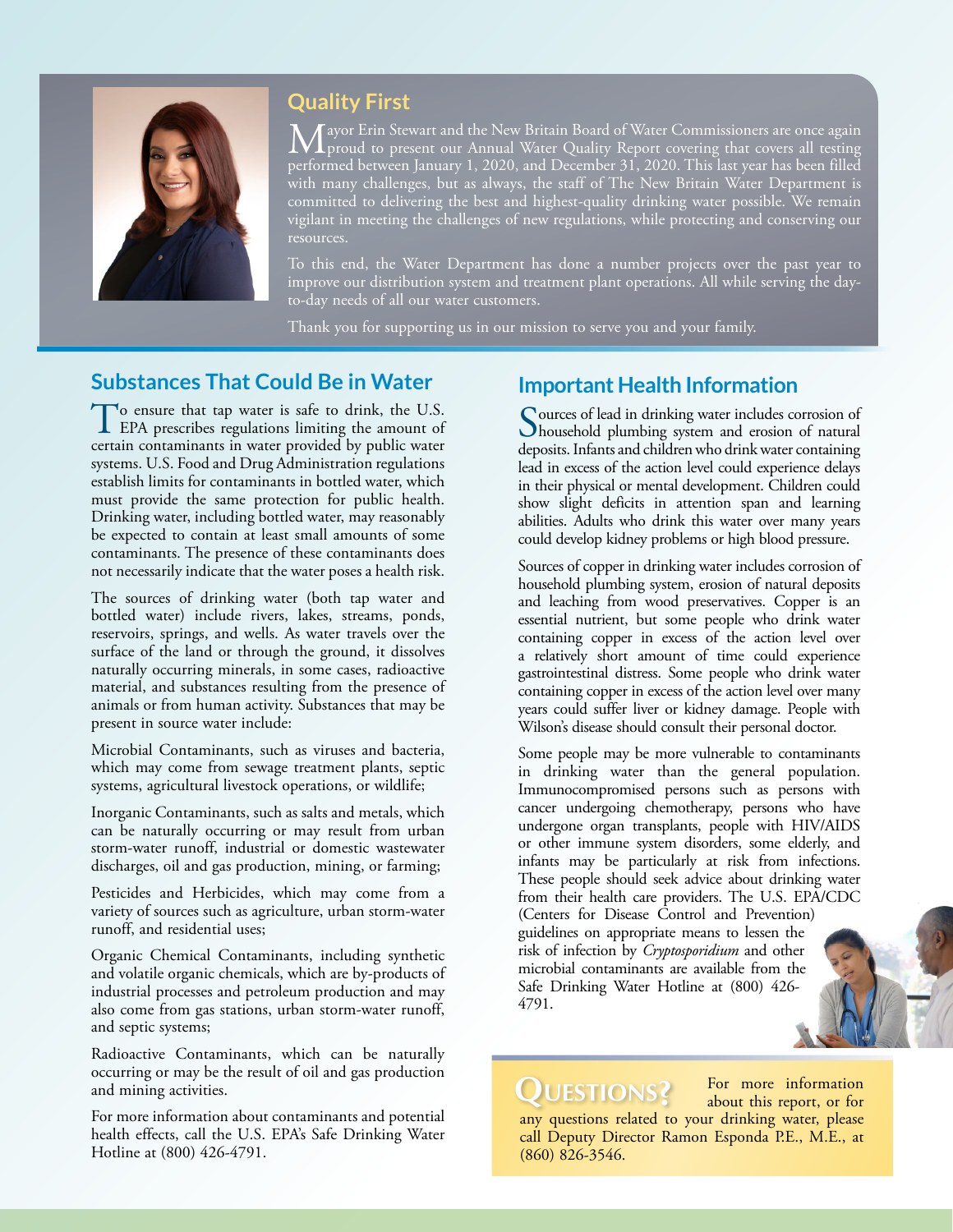### **FOG (fats, oils, and grease)**

You may not be aware of it, but every time you pour fat, oil, or grease (FOG) down your sink (e.g., bacon grease), you are contributing to a costly problem in the sewer collection system. FOG coats the inner walls of the plumbing in your house as well as the walls

of underground piping throughout the community. Over time, these greasy materials build up and form blockages in pipes, which can lead to wastewater backing up into parks, yards, streets, and storm drains. These backups allow FOG to contaminate local waters, including drinking water. Exposure to untreated wastewater is a public health hazard.

FOG discharged into septic systems and drain fields can also cause malfunctions, resulting in more frequent tank pump-outs and other expenses.

Communities spend billions of dollars every year to unplug or replace grease-blocked pipes, repair pump stations, and clean up costly and illegal wastewater spills. Here are some tips that you and your family can follow to help maintain a well-run system now and in the future:

#### **NEVER:**

- Pour fats, oil, or grease down the house or storm drains.
- Dispose of food scraps by flushing them.
- Use the toilet as a waste basket.

#### **ALWAYS:**

- Scrape and collect fat, oil, and grease into a waste container such as an empty coffee can, and dispose of it with your garbage.
- Place food scraps in waste containers or garbage bags for disposal with solid wastes.
- Place a wastebasket in each bathroom for solid wastes like disposable diapers, creams and lotions, and personal hygiene products, including nonbiodegradable wipes.

#### **Source Water Assessment**

A water assessment of the New Britain source<br>
Rublic Hashk Drightne Water Service The undered Public Health, Drinking Water Section. The updated assessment report can be found on the Department of Public Health's website: [www.dir.ct.gov/dph/Water/](http://www.dir.ct.gov/dph/Water/SWAP/Community/CT0890011.PDF) [SWAP/Community/CT0890011.PDF](http://www.dir.ct.gov/dph/Water/SWAP/Community/CT0890011.PDF).

The assessment found that one of our water sources has a high susceptibility to potential sources of contamination because it is located in a urban setting. Even though nothing has ever been detected there, the department is required to make this information public.

# **Count on Us**

elivering high-quality drinking water to our customers involves far more than just pushing water through pipes. Water treatment is a complex, time-consuming process. Because tap water is highly regulated by state and federal laws, water treatment plant

and system operators must be licensed and are required to commit to long-term, on-the-job training before becoming fully qualified. Our licensed water professionals have a basic understanding of a wide range of subjects, including mathematics, biology, chemistry, and physics. Some of the tasks they complete on a regular basis include:

- Operating and maintaining equipment to purify and clarify water;
- Monitoring and inspecting machinery, meters, gauges, and operating conditions;
- Conducting tests and inspections on water and evaluating the results;
- Maintaining optimal water chemistry;
- Applying data to formulas that determine treatment requirements, flow levels, and concentration levels;
- Documenting and reporting test results and system operations to regulatory agencies; and
- Serving our community through customer support, education, and outreach.

So, the next time you turn on your faucet, think of the skilled professionals who stand behind each drop.

#### **Water Treatment Process**

Our treatment processes consists of a series of steps. First, raw water is drawn from our water sources and is disinfected by ozone gas, which is used to protect against *cryptosporidium*, Ozone also has the added benefit of oxidizing metals and removing taste and odor compounds from the water. The second step in the process is clarification, where a coagulant is added and slowly mixed into the water, allowing solids to settle, which removes most of the impurities. After settling, the water is filtered through granular activated-carbon, which removes organic compounds and finally the water flows through a layer of fine sand to remove smaller suspended particles.

The water is then disinfected, adjusted to control corrosion within the distribution system, then fluoride is added to promote dental health.

The water is then sent to a large tank to allow the required chemical reactions to take place prior to being sent out you, our customers.

66

**We remain vigilant in delivering the best-quality drinking water**

99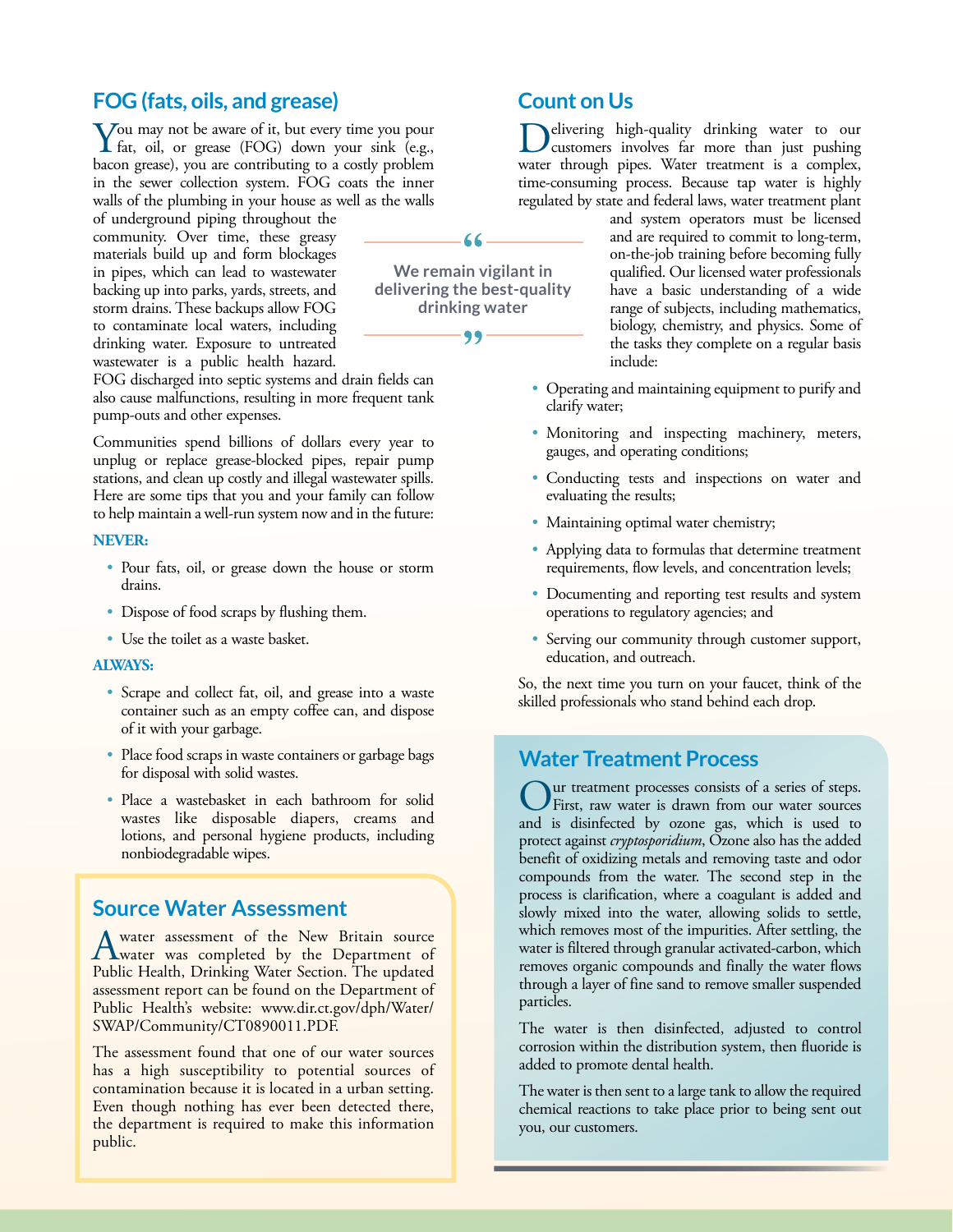#### **Lead in Home Plumbing**

If present, elevated levels of lead can cause serious health problems, especially for pregnant women and young<br>children. Lead in drinking water is primarily from materials and components associated with service lines<br>and h f present, elevated levels of lead can cause serious health problems, especially for pregnant women and young and home plumbing. We are responsible for providing high-quality drinking water, but we cannot control the variety of materials used in plumbing components. When your water has been sitting for several hours, you can minimize the potential for lead exposure by flushing your tap for 30 seconds to 2 minutes before using water for drinking or cooking. If you are concerned about lead in your water, you may wish to have your water tested. Information on lead in drinking water, testing methods, and steps you can take to minimize exposure is available from the Safe Drinking Water Hotline at (800) 426-4791 or at [www.epa.gov/safewater/lead.](http://www.epa.gov/safewater/lead)

#### **Source Water Protection**

The staff of the New Britain Water Department takes great pride in having some of the best sources of water<br>in the State of Comparison. To appear that they generic in the State of Connecticut. To ensure that they remain of the highest quality, the water department patrols and inspects its watersheds and tests the water quality of its reservoirs to identify any potential contamination.

#### **What's a Cross-connection?**

Cross-connections that contaminate drinking water distribution lines are a major concern. A crossconnection is formed at any point where a drinking water line connects to equipment (boilers), systems containing chemicals (air conditioning systems, fire sprinkler systems, irrigation systems), or water sources of questionable quality. Cross-connection contamination can occur when the pressure in the equipment or system is greater than the pressure inside the drinking water line (back-pressure). Contamination can also occur when the pressure in the drinking water line drops due to fairly routine occurrences (main breaks, heavy water demand), causing contaminants to be sucked out from the equipment and into the drinking water line (backsiphonage).

Outside water taps and garden hoses tend to be the most common sources of cross-connection contamination at home. The garden hose creates a hazard when submerged in a swimming pool or when attached to a chemical sprayer for weed killing. Garden hoses that are left lying on the ground may be contaminated by fertilizers, cesspools, or garden chemicals. Improperly installed valves in your toilet could also be a source of crossconnection contamination.

Community water supplies are continuously jeopardized by cross-connections unless appropriate valves, known as backflow prevention devices, are installed and maintained. We have surveyed industrial, commercial, and institutional facilities in the service area to make sure that potential cross-connections are identified and eliminated or protected by a backflow preventer. We also inspect and test backflow preventers to make sure that they provide maximum protection.

For more information on backflow prevention, contact the Safe Drinking Water Hotline at (800) 426-4791.

#### **Community Participation**

You are invited to participate in our public forum and voice your concerns about your drinking water. The Board of Water Commissioners meets on the third Wednesday of every month. Meetings begin at 6:30 p.m. at 50 Caretaker Road, New Britain, CT.

# **Safeguard Your Drinking Water**

Protection of drinking water is everyone's responsibility.<br>You can help protect your community's drinking water source in several ways:

- Eliminate excess use of lawn and garden fertilizers and pesticides – they contain hazardous chemicals that can reach your drinking water source.
- Pick up after your pets.
- If you have your own septic system, properly maintain your system to reduce leaching to water sources or consider connecting to a public water system.
- Dispose of chemicals properly; take used motor oil to a recycling center.
- Volunteer in your community. Find a watershed or wellhead protection organization in your community and volunteer to help. If there are no active groups, consider starting one. Use U.S. EPA's Adopt Your Watershed to locate groups in your community.
- Organize a storm drain stenciling project with others in your neighborhood. Stencil a message next to the street drain reminding people "Dump No Waste – Drains to River" or "Protect Your Water." Produce and distribute a flyer for households to remind residents that storm drains dump directly into your local water body.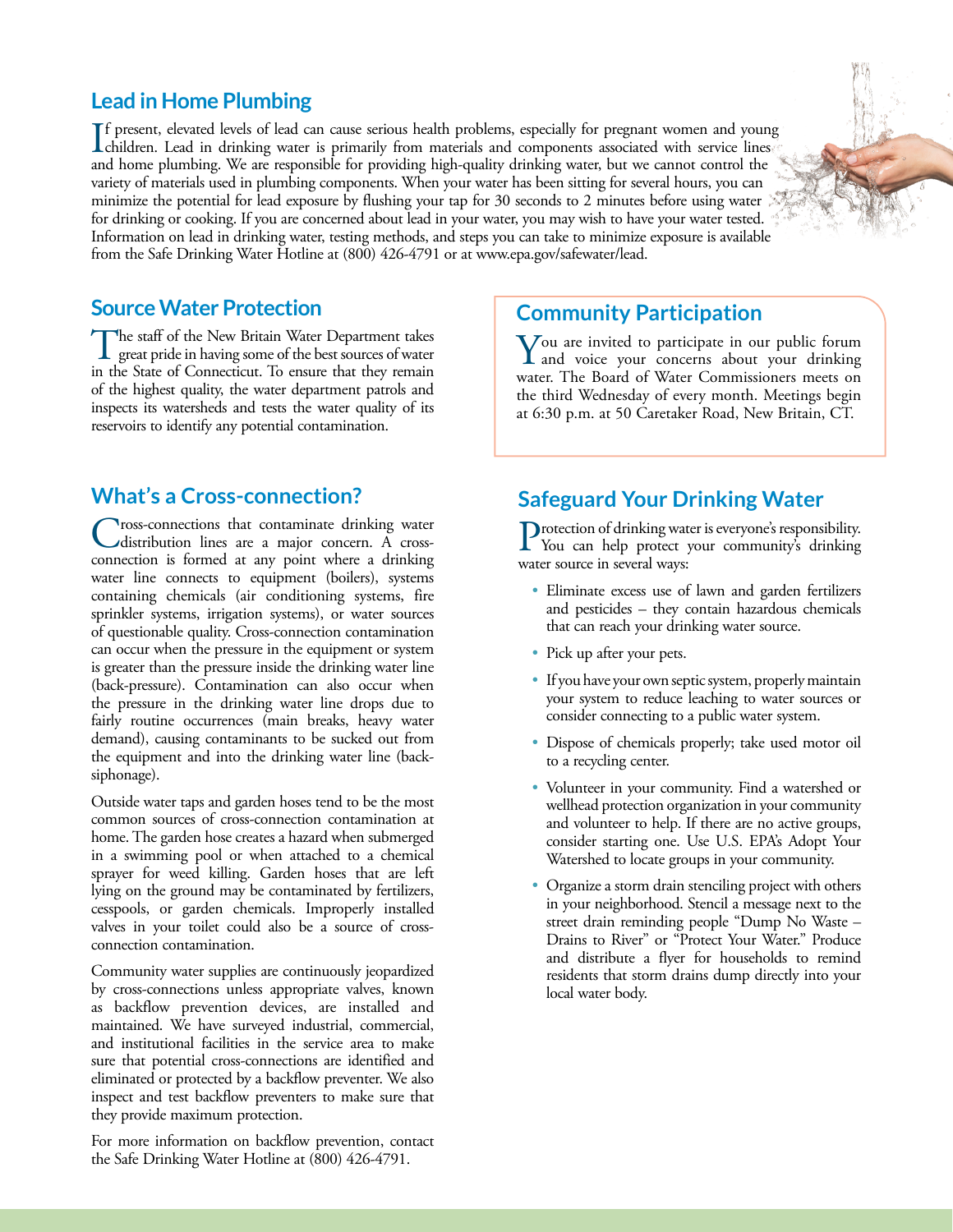#### **Water Conservation Tips**

 $\sum$  ou can play a role in conserving water and saving yourself money in the process by becoming conscious of the amount of water your household is using and by looking for ways to use less whenever you can. It is not hard to conserve water. Here are a few tips:

- Automatic dishwashers use 15 gallons for every cycle, regardless of how many dishes are loaded. So, get a run for your money and load it to capacity.
- Turn off the tap when brushing your teeth.
- Check every faucet in your home for leaks. Just a slow drip can waste 15 to 20 gallons a day. Fix it and you can save almost 6,000 gallons per year.
- Check your toilets for leaks by putting a few drops of food coloring in the tank. Watch for a few minutes to see if the color shows up in the bowl. It is not uncommon to lose up to 100 gallons a day from an invisible toilet leak. Fix it and you can save more than 30,000 gallons a year.
- Use your water meter to detect hidden leaks. Simply turn off all taps and water-using appliances. Then check the meter after 15 minutes. If it moved, you have a leak.

**Tap versus Bottled**<br>Thanks in part to aggressive marketing, the bottled Thanks in part to aggressive marketing, the bottled water industry has successfully convinced us all that water purchased in bottles is a healthier alternative to tap water. However, according to a four-year study conducted by the Natural Resources Defense Council, bottled water is not necessarily cleaner or safer than most tap water. In fact, about 25 percent of bottled water is actually just bottled tap water (40 percent according to government estimates).

The Food and Drug Administration is responsible for regulating bottled water, but these rules allow for less rigorous testing and purity standards than those required by the U.S. EPA for community tap water. For instance, the high mineral content of some bottled waters makes them unsuitable for babies and young children. Further, the FDA completely exempts bottled water that's packaged and sold within the same state, which accounts for about 70 percent of all bottled water sold in the United States.

People spend 10,000 times more per gallon for bottled water than they typically do for tap water. If you get your recommended eight glasses a day from bottled water, you could spend up to \$1,400 annually. The same amount of tap water would cost about 49 cents. Even if you installed a filter device on your tap, your annual expenditure would be far less than what you'd pay for bottled water.

For a detailed discussion on the NRDC study results, check out their website at <https://goo.gl/Jxb6xG>.

### **Water Main Flushing**

Distribution mains (pipes) convey water to homes, businesses, and hydrants in your neighborhood. The water entering distribution mains is of very high quality; however, water quality can deteriorate in areas of the distribution mains over time. Water main flushing is the process of cleaning the interior of water distribution mains by sending a rapid flow of water through the mains.

Flushing maintains water quality in several ways. For example, flushing removes sediments like iron and manganese. Although iron and manganese do not pose health concerns, they can affect the taste, clarity, and color of the water. Additionally, sediments can shield microorganisms from the disinfecting power of chlorine, contributing to the growth of microorganisms within distribution mains. Flushing helps remove stale water and ensures the presence of fresh water with sufficient dissolved oxygen, disinfectant levels, and an acceptable taste and smell.

During flushing operations in your neighborhood, some short-term deterioration of water quality, though uncommon, is possible. You should avoid tap water for household uses at that time. If you do use the tap, allow your cold water to run for a few minutes at full velocity before use, and avoid using hot water to prevent sediment accumulation in your hot water tank.

Please contact us if you have any questions or if you would like more information on our water main flushing schedule.

#### **Where Does My Water Come From?**

The New Britain Water Department's customers get their water from eight sources located throughout the state. The Shuttle Meadow Water Treatment Plant draws water from Shuttle Meadow and the Wassel reservoirs. These reservoirs are replenished by the Whigville, Wolcott, White Bridge, and the Hart Ponds reservoirs, as well as three wellfields, the upper and lower White Bridge wellfields and the Patton Brook well.

New Britain can also supplement its water supply by withdrawing water from the MDC's Nepaug reservoir.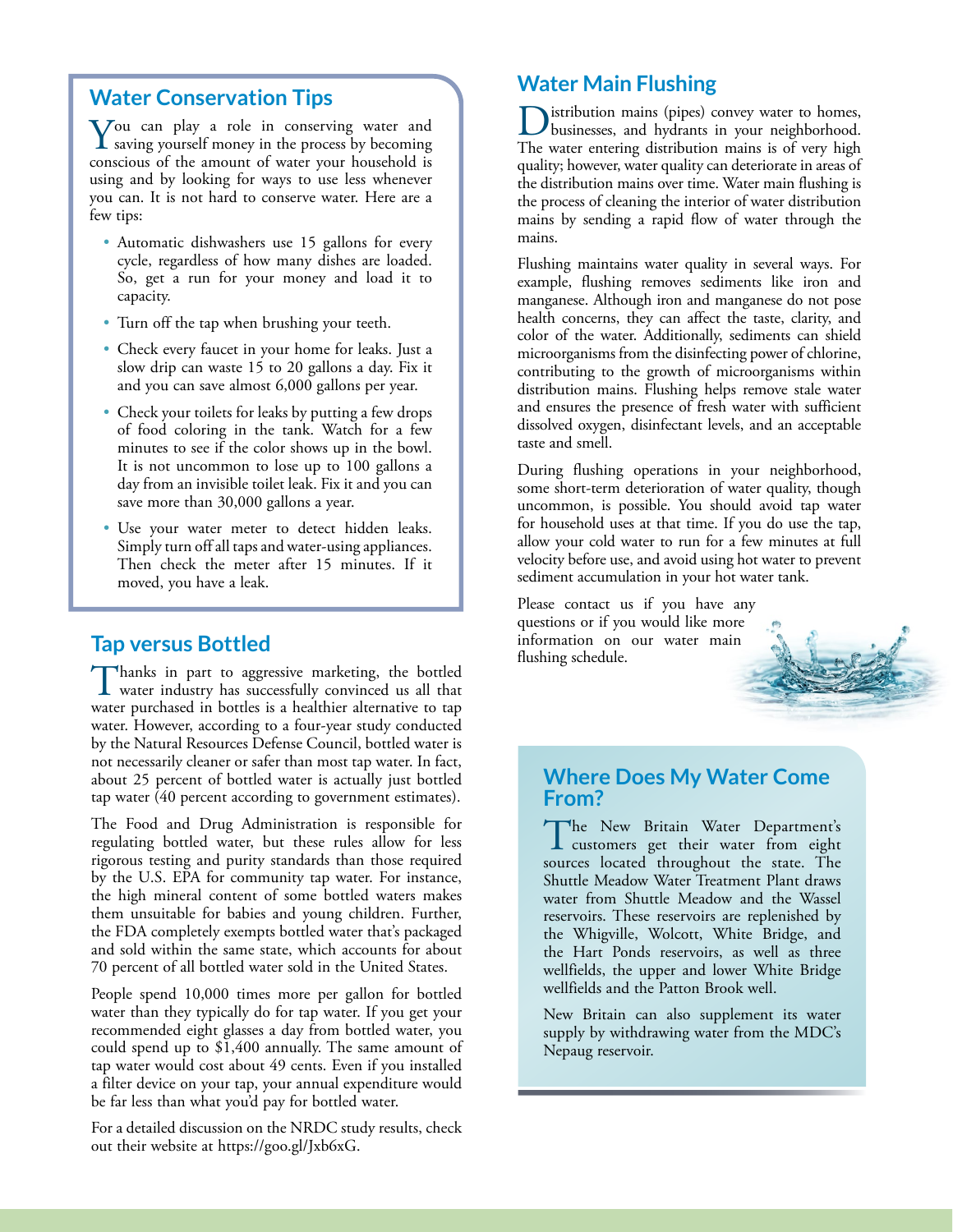# **Test Results**

Our water is tested for many different kinds of substances on mandated sampling schedule. The water we deliver must meet specific health standards. Here, we only show those<br>substances that were detected in our water (a com unsafe to drink; our goal is to keep all detects below their respective maximum allowed levels.

The State recommends monitoring for certain substances less than once per year because the concentrations of these substances do not change frequently. In these cases, the most recent sample data are included, along with the year in which the sample was taken.

| <b>REGULATED SUBSTANCES</b>                                           |                               |                                             |                        |                                  |                          |                  |                                                                                                                                  |  |
|-----------------------------------------------------------------------|-------------------------------|---------------------------------------------|------------------------|----------------------------------|--------------------------|------------------|----------------------------------------------------------------------------------------------------------------------------------|--|
| <b>SUBSTANCE</b><br>(UNIT OF MEASURE)                                 | <b>YEAR</b><br><b>SAMPLED</b> | <b>MCL</b><br>[MRDL]                        | <b>MCLG</b><br>[MRDLG] | <b>AMOUNT</b><br><b>DETECTED</b> | <b>RANGE</b><br>LOW-HIGH | <b>VIOLATION</b> | <b>TYPICAL SOURCE</b>                                                                                                            |  |
| <b>Barium</b> (ppm)                                                   | 2020                          | 2                                           | $\overline{2}$         | 0.02                             | $NA-0.02$                | No               | Discharge of drilling wastes; Discharge from<br>metal refineries; Erosion of natural deposits                                    |  |
| Chlorine (ppm)                                                        | 2020                          | $[4]$                                       | $[4]$                  | 1.05                             | $0.61 - 1.05$            | No               | Water additive used to control microbes                                                                                          |  |
| <b>Fluoride</b> (ppm)                                                 | 2020                          | $\overline{4}$                              | $\overline{4}$         | 0.73                             | $0.23 - 0.73$            | N <sub>o</sub>   | Erosion of natural deposits; Water additive,<br>which promotes strong teeth; Discharge from<br>fertilizer and aluminum factories |  |
| Haloacetic Acids [HAAs] (ppb)                                         | 2020                          | 60                                          | NA                     | 9.08                             | $4.11 - 11$              | No               | By-product of drinking water disinfection                                                                                        |  |
| <b>Nitrate</b> (ppm)                                                  | 2020                          | 10                                          | 10                     | 0.056                            | NA                       | No               | Runoff from fertilizer use; Leaching from septic<br>tanks, sewage; Erosion of natural deposits                                   |  |
| $TTHMs$ [Total Trihalomethanes] $^{1,2}$<br>(ppb)                     | 2020                          | 80                                          | NA                     | 47.5                             | 11.87-87                 | No               | By-product of drinking water disinfection                                                                                        |  |
| Total Organic Carbon [TOC] <sup>3</sup> (ppm)                         | 2020                          | <b>TT</b>                                   | NA                     | 2.23                             | $1.1 - 2.23$             | N <sub>o</sub>   | Naturally present in the environment                                                                                             |  |
| Turbidity <sup>4</sup> (NTU)                                          | 2020                          | <b>TT</b>                                   | NA                     | 0.13                             | $0.01 - 0.13$            | No               | Soil runoff                                                                                                                      |  |
| <b>Turbidity</b> (lowest monthly percent<br>of samples meeting limit) | 2020                          | $TT = 95\%$ of<br>samples meet<br>the limit | NA                     | 100                              | NA                       | No               | Soil runoff                                                                                                                      |  |

#### **Tap Water Samples Collected for Copper and Lead Analyses from Sample Sites throughout the Community**

| <b>SUBSTANCE</b><br>(UNIT OF<br><b>MEASURE)</b> | <b>YEAR</b><br><b>SAMPLED</b> | Αl | <b>MCLG</b> | <b>AMOUNT</b><br><b>DETECTED</b><br>(90TH %ILE) | <b>SITES ABOVE</b><br><b>AL/TOTAL</b><br><b>SITES</b> | <b>VIOLATION</b> | <b>TYPICAL SOURCE</b>                                                                                                         |
|-------------------------------------------------|-------------------------------|----|-------------|-------------------------------------------------|-------------------------------------------------------|------------------|-------------------------------------------------------------------------------------------------------------------------------|
| <b>Copper</b> ( $ppm$ )                         | 2020                          |    | (.3)        | 0.01                                            | 0/34                                                  | No               | Corrosion of household plumbing systems; Erosion of natural deposits                                                          |
| <b>Lead</b> (ppb)                               | 2020                          |    |             |                                                 | 1/34                                                  | No               | Lead services lines; Corrosion of household plumbing systems, including<br>fittings and fixtures; Erosion of natural deposits |

#### **SECONDARY SUBSTANCES**

| <b>SUBSTANCE</b><br>(UNIT OF MEASURE) | <b>YEAR</b><br><b>SAMPLED</b> | <b>SMCL</b> | <b>MCLG</b> | <b>AMOUNT</b><br><b>DETECTED</b> | <b>RANGE</b><br>LOW-HIGH | <b>VIOLATION</b> | <b>TYPICAL SOURCE</b>                                    |
|---------------------------------------|-------------------------------|-------------|-------------|----------------------------------|--------------------------|------------------|----------------------------------------------------------|
| <b>Chloride</b> (ppm)                 | 2020                          | 250         | NA          | 25.8                             | $NA-25.8$                | No               | Runoff/leaching from natural deposits                    |
| $\mathbf{p}$ H <sup>5</sup> (Units)   | 2020                          | $9.3 - 9.7$ | NA          | 9.6                              | $9.3 - 9.6$              | <b>No</b>        | Naturally occurring                                      |
| <b>Sulfate</b> (ppm)                  | 2020                          | 250         | <b>NA</b>   | 5.3                              | $NA-5.3$                 | No               | Runoff/leaching from natural deposits; Industrial wastes |
| UNREGULATED SUBSTANCES                |                               |             |             |                                  |                          |                  |                                                          |

| <b>SUBSTANCE</b>    | <b>YEAR</b>    | <b>AMOUNT</b>   | <b>RANGE</b>    | <b>TYPICAL SOURCE</b>                  |
|---------------------|----------------|-----------------|-----------------|----------------------------------------|
| (UNIT OF MEASURE)   | <b>SAMPLED</b> | <b>DETECTED</b> | <b>LOW-HIGH</b> |                                        |
| <b>Sodium</b> (ppm) | 2020           | 12.4            |                 | $NA-12.4$ Chemicals used for treatment |

1 The result of 87 PPB was taken at a location that was closed due to the Covid-19 pandemic and, as such, the water was stagnant, creating a high result. The long-time running average was acceptable and is used for compliance with this requirement.

2 Some people who drink water containing trihalomethanes in excess of the MCL over many years may experience problems with their liver, kidneys, or central nervous system, and may have an increased risk of getting cancer. 3 The value reported under Amount Detected for TOC is the lowest ratio between the percentage of TOC actually removed to the percentage of TOC required to be removed. A value of greater than one indicates that the water system is in compliance with TOC removal requirements. A value of less than one indicates a violation of the TOC removal requirements.

4 Turbidity is a measure of the cloudiness of the water. It is monitored because it is a good indicator of the effectiveness of the filtration system.

<sup>5</sup> The New Britain Water Dept. is required to maintain a pH in the range of 9.3 - 9.7 for corrosion control.